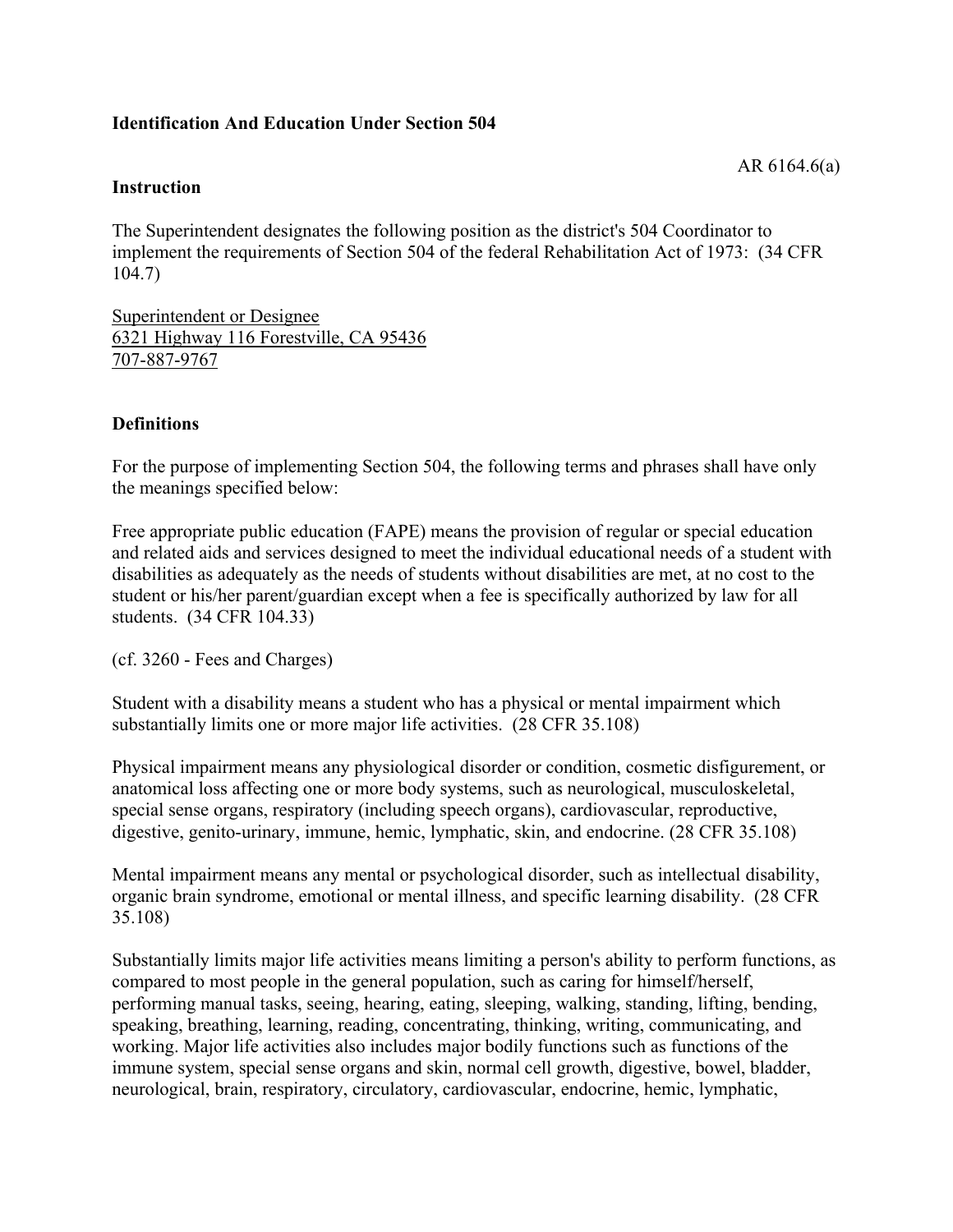musculoskeletal, and reproductive functions, as well as the operation of an individual organ within a body system. The determination of whether an impairment substantially limits a student's major life activities shall be made without regard to the ameliorative effects of mitigating measures other than ordinary eyeglasses or contact lenses. Mitigating measures are measures that an individual may use to eliminate or reduce the effects of an impairment, including, but not limited to, medications, medical supplies or equipment, prosthetic devices, assistive devices, reasonable modifications or auxiliary aids or services, learned behavioral or adaptive neurological modifications, psychotherapy, behavioral therapy, or physical therapy. (42 USC 12102; 28 CFR 35.108)

# **Referral, Identification, and Evaluation**

Any action or decision to be taken by the district involving the referral, identification, or evaluation of a student with disabilities shall be in accordance with the following procedures:

1. A parent/guardian, teacher, other school employee, student success team, or community agency may refer a student to the principal or 504 Coordinator for identification as a student with a disability under Section 504.

(cf. 6164.5 - Student Success Teams)

2. Upon receipt of any such referral, the principal, 504 Coordinator, or other qualified individual with expertise in the area of the student's suspected disability shall consider the referral and determine whether an evaluation is appropriate. This determination shall be based on a review of the student's school records, including those in academic and nonacademic areas of the school program; consultation with the student's teacher(s), other professionals, and the parent/guardian, as appropriate; and analysis of the student's needs.

If it is determined that an evaluation is unnecessary, the principal or 504 Coordinator shall inform the parents/guardians in writing of this decision and of the procedural safeguards available, as described in the "Procedural Safeguards" section below.

3. If the student needs or is believed to need special education or related services under Section 504, the district shall conduct an evaluation of the student prior to his/her initial placement. (34 CFR 104.35)

Prior to conducting an initial evaluation of a student for eligibility under Section 504, the district shall obtain written parent/guardian consent.

The district's evaluation procedures shall ensure that the tests and other evaluation materials: (34 CFR 104.35)

a. Have been validated and are administered by trained personnel in conformance with the instruction provided by the test publishers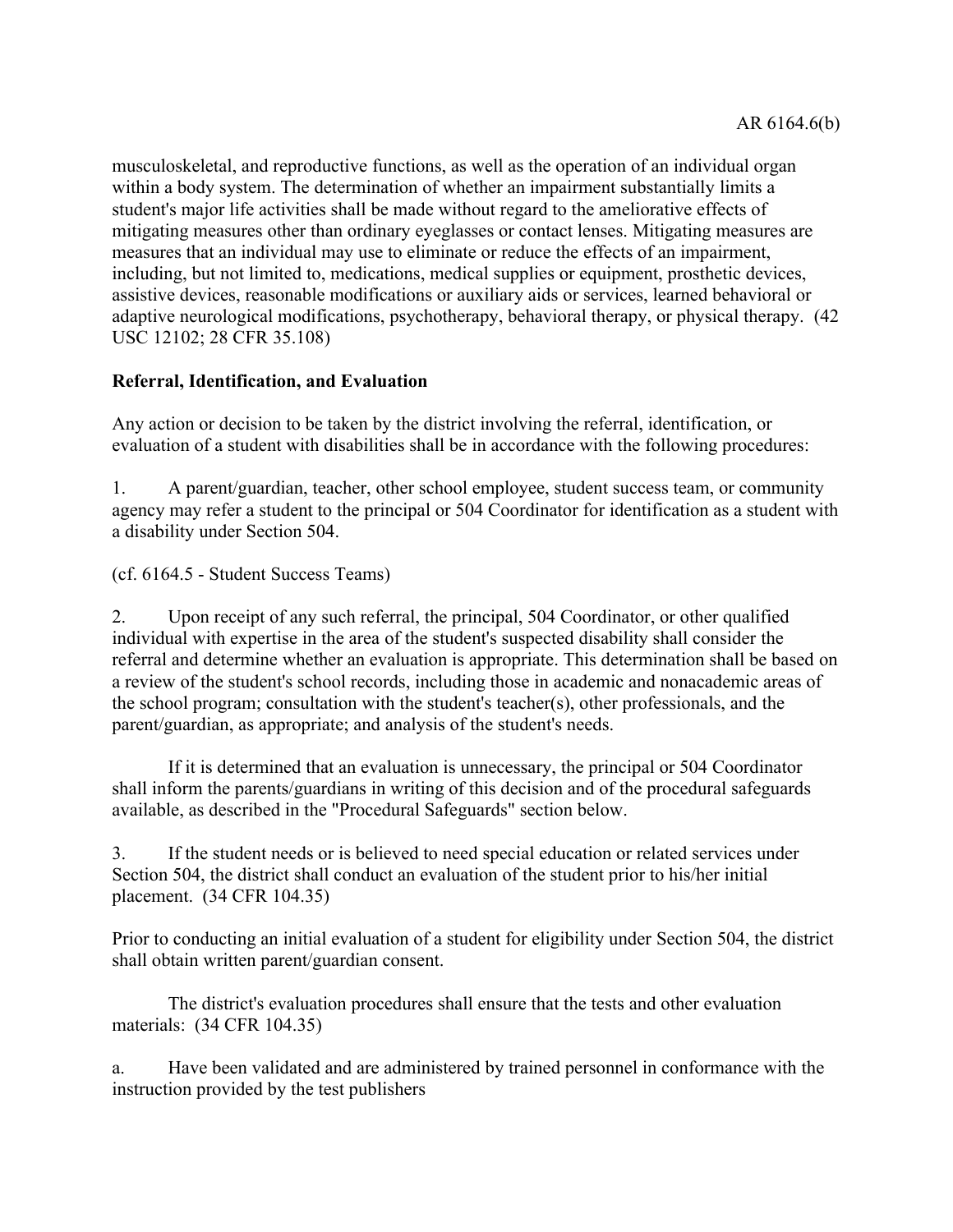b. Are tailored to assess specific areas of educational need and are not merely designed to provide a single general intelligence quotient

c. Reflect the student's aptitude or achievement or whatever else the tests purport to measure rather than his/her impaired sensory, manual, or speaking skills, except where those skills are the factors that the tests purport to measure

Section 504 Services Plan and Placement

Services and placement decisions for students with disabilities shall be determined as follows:

1. A multidisciplinary 504 team shall be convened to review the evaluation data in order to make placement decisions.

The 504 team shall consist of a group of persons knowledgeable about the student, the meaning of the evaluation data, and the placement options. (34 CFR 104.35)

In interpreting evaluation data and making placement decisions, the team shall draw upon information from a variety of sources, including aptitude and achievement tests, teacher recommendations, physical condition, social or cultural background, and adaptive behavior. The team shall also ensure that information obtained from all such sources is documented and carefully considered and that the placement decision is made in conformity with 34 CFR 104.34. (34 CFR 104.35)

2. If, upon evaluation, a student is determined to be eligible for services under Section 504, the team shall meet to develop a written 504 services plan which shall specify the types of regular or special education services, accommodations, and supplementary aids and services necessary to ensure that the student receives FAPE.

The parents/guardians shall be invited to participate in the meeting and shall be given an opportunity to examine all relevant records.

(cf. 5141.21 - Administering Medication and Monitoring Health Conditions)

- (cf. 5141.22 Infectious Diseases)
- (cf. 5141.23 Asthma Management)
- (cf. 5141.24 Specialized Health Care Services)
- (cf. 5141.26 Tuberculosis Testing)
- (cf. 5141.27 Food Allergies/Special Dietary Needs)

3. If the 504 team determines that no services are necessary for the student, the record of the team's meeting shall reflect whether or not the student has been identified as a person with a disability under Section 504 and shall state the basis for the determination that no special services are presently needed. The student's parent/guardian shall be informed in writing of his/her rights and procedural safeguards, as described in the "Procedural Safeguards" section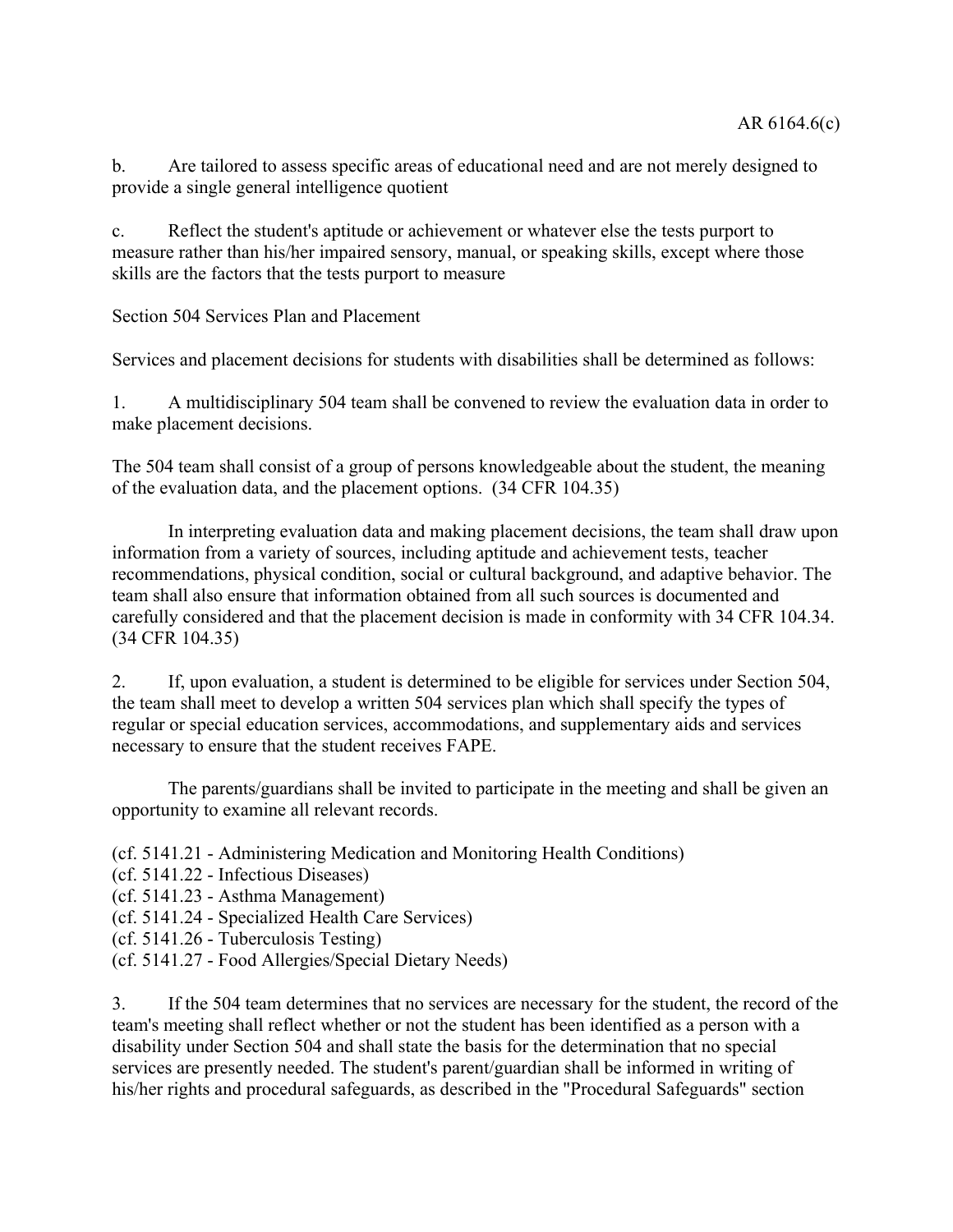below.

4. The student shall be placed in the regular educational environment, unless the district can demonstrate that the education of the student in the regular environment with the use of supplementary aids and services cannot be achieved satisfactorily. The student shall be educated with those who are not disabled to the maximum extent appropriate to his/her individual needs. (34 CFR 104.34)

5. The district shall complete the identification, evaluation, and placement process within a reasonable time frame. The district shall adhere to this time frame regardless of any extended school breaks or times that school is otherwise not in session.

6. A copy of the student's Section 504 services plan shall be kept in his/her student record. The student's teacher(s) and any other staff who provide services to the student shall be informed of the plan's requirements.

If a student transfers to another school within the district, the principal or designee at the school from which the student is transferring shall ensure that the principal or designee at the new school receives a copy of the plan prior to the student's enrollment in the new school.

(cf. 5116.1 - Intradistrict Open Enrollment) (cf. 5125 - Student Records)

## **Review and Reevaluation**

The 504 team shall monitor the progress of the student and, at least annually, shall review the effectiveness of the student's Section 504 services plan to determine whether the services are appropriate and necessary and whether the student's needs are being met as adequately as the needs of students without disabilities are met. In addition, each student with a disability under Section 504 shall be reevaluated at least once every three years.

A reevaluation of the student's needs shall be conducted before any subsequent significant change in placement. (34 CFR 104.35)

(cf. 5144.1 - Suspension and Expulsion/Due Process) (cf. 5144.2 - Suspension and Expulsion/Due Process (Students with Disabilities))

## **Procedural Safeguards**

The Superintendent or designee shall notify the parents/guardians of students with disabilities of all actions and decisions by the district regarding the identification, evaluation, or educational placement of their children. He/she also shall notify the parents/guardians of all the procedural safeguards available to them if they disagree with the district's action or decision, including an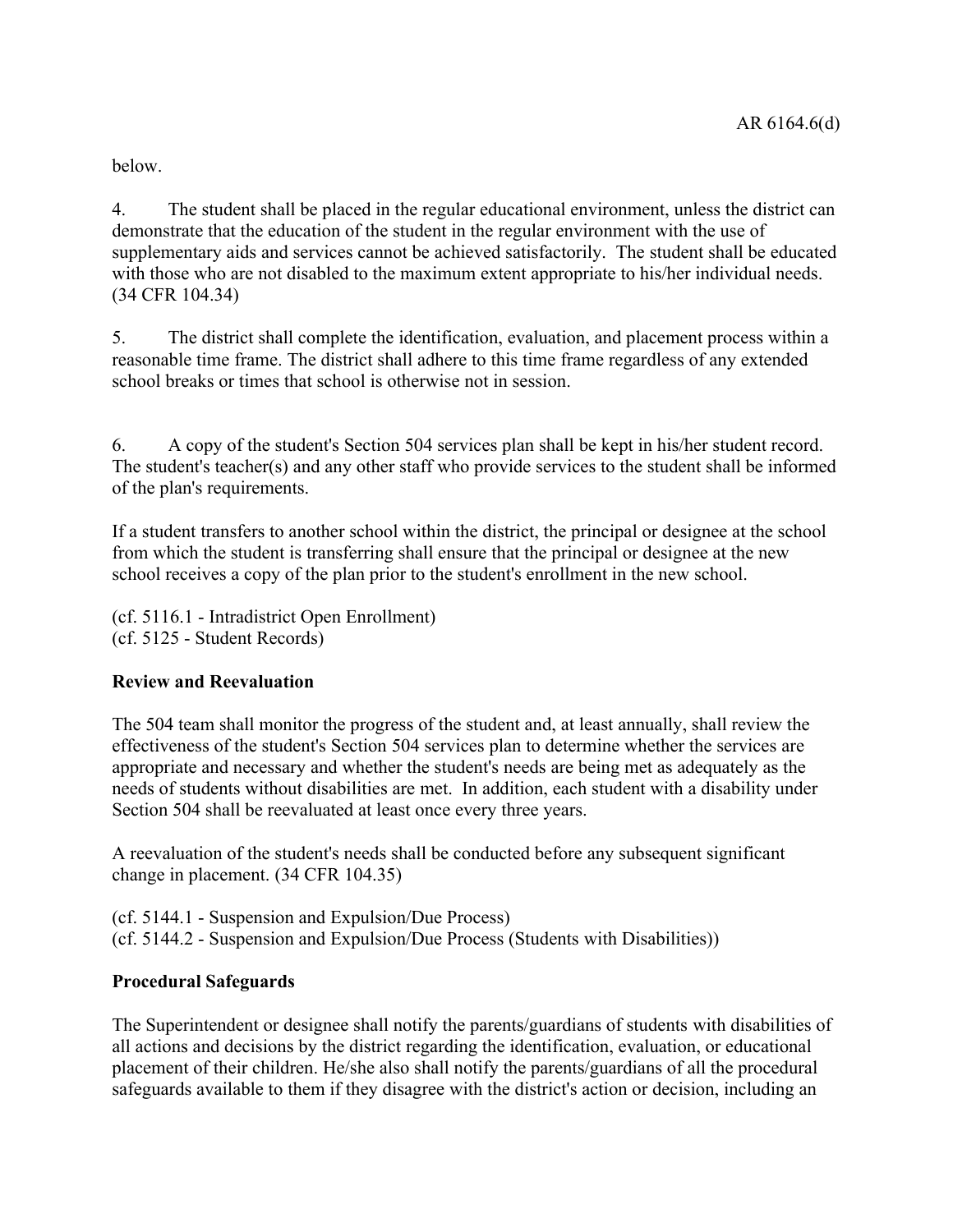opportunity to examine all relevant records and an impartial hearing in which they shall have the right to participate. (34 CFR 104.36)

(cf. 6159.1 - Procedural Safeguards and Complaints for Special Education)

If a parent/guardian disagrees with any district action or decision regarding the identification, evaluation, or educational placement of his/her child under Section 504, he/she may request a Section 504 due process hearing within 30 days of that action or decision.

Prior to requesting a Section 504 due process hearing, the parent/guardian may, at his/her discretion, but within 30 days of the district's action or decision, request an administrative review of the action or decision. The Coordinator shall designate an appropriate administrator to meet with the parent/guardian to attempt to resolve the issue and the administrative review shall be held within 14 days of receiving the parent/guardian's request. If the parent/guardian is not satisfied with the resolution of the issue, or if the parent/guardian did not request an administrative review, he/she may request a Section 504 due process hearing.

A Section 504 due process hearing shall be conducted in accordance with the following procedures:

1. The parent/guardian shall submit a written request to the Coordinator within 30 days of receiving the district's decision or, if an administrative review is held, within 14 days of the completion of the review. The request for the due process hearing shall include:

a. The specific nature of the decision with which he/she disagrees

b. The specific relief he/she seeks

c. Any other information he/she believes is pertinent to resolving the disagreement

2. Within 30 days of receiving the parent/guardian's request, the Superintendent or designee and 504 Coordinator shall select an impartial hearing officer. This 30-day deadline may be extended for good cause or by mutual agreement of the parties.

3. Within 45 days of the selection of the hearing officer, the Section 504 due process hearing shall be conducted and a written decision mailed to all parties. This 45-day deadline may be extended for good cause or by mutual agreement of the parties.

4. The parties to the hearing shall be afforded the right to:

a. Be accompanied and advised by legal counsel and by individuals with special knowledge or training related to the problems of students with disabilities under Section 504

b. Present written and oral evidence